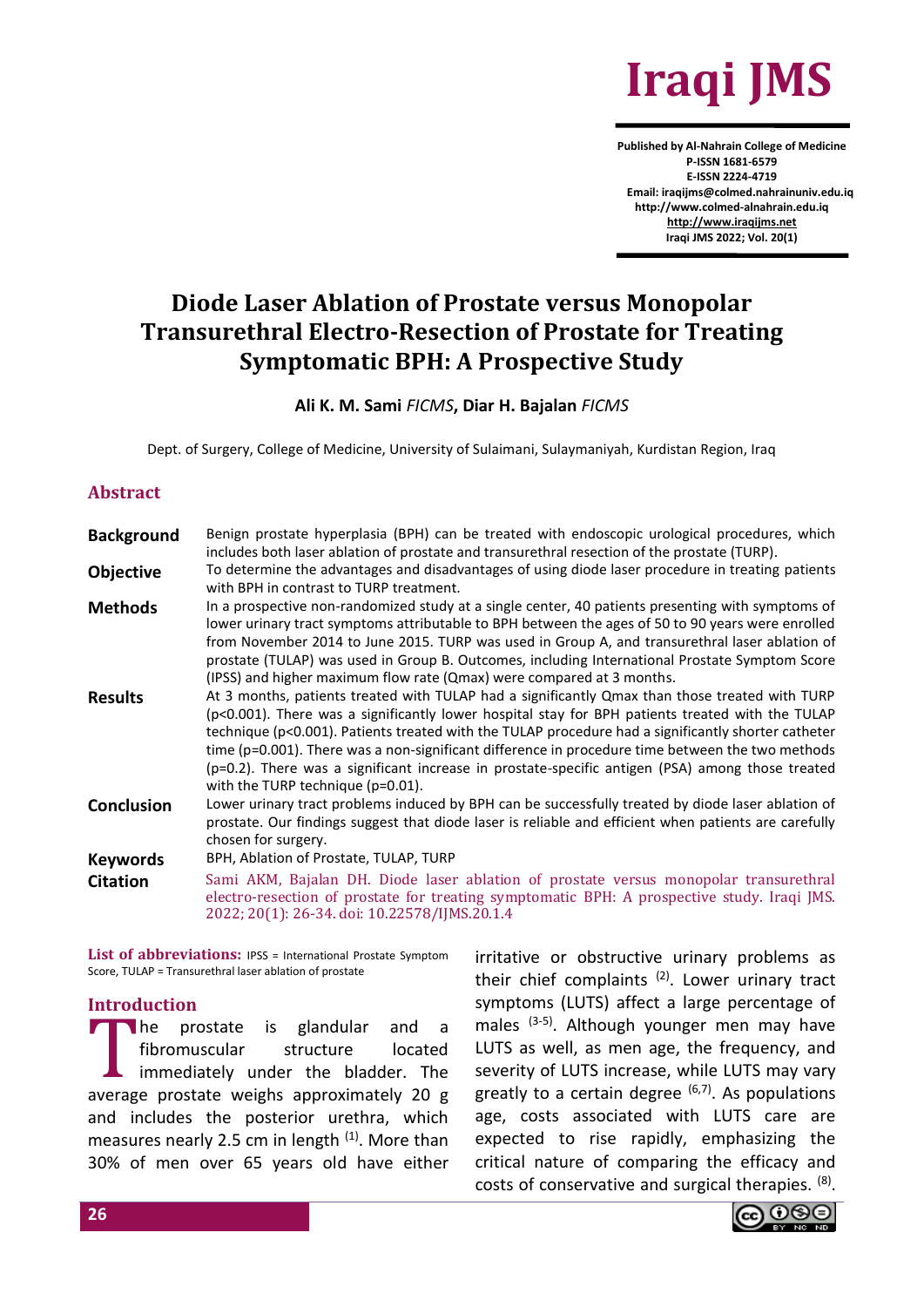LUTS due to benign prostate hyperplasia (BPH) continues to be a significant issue for men in the United States of America; 75.1% of men over the age of 70 have at least one complaint associated with benign prostate hyperplasia (BPH)  $^{(9)}$ . BPH was surgically treated in 8.0% of men aged 60 to 69 years but 22.4% of the men above 70 years.  $(10)$ . The best care for LUTS must be determined on an individual basis based on clinical results and the level of discomfort caused by symptoms. Surgery is the preferred therapeutic option in complex situations, such as urinary retention, renal insufficiency caused by urinary retention, or bladder calculi  $(11-14)$ . However, trials have demonstrated the success of surgical therapy for LUTS (15,16). LUTS caused by a urethral obstruction are surgically treated with transurethral resection of the prostate (TURP) for prostates less than 80 ml in volume and open prostatectomy for prostates greater than 80–100 ml in volume. Transurethral resection (TUR) syndrome occurs following the intake of irrigating fluid throughout the surgical procedure  $(17)$ . Clot retention has been confirmed to occur in approximately 6% of patients following monopolar and bipolar TURP (18,19) .

In spite of the advent of various ways, TURP remains the gold standard for the surgical management of BPH  $(20)$ . The TURP procedure is divided into four stages: middle lobe resection, paracollicular resection, resection of lateral lobes and ventral parts, and apical resection (21). A further significant development was video-assisted resection. Monopolar, highfrequency current with a maximum cutting power of 200 watts is used for electro resection  $(22)$ . Complications and morbidity associated with this treatment, including loss of blood, altered fluid balance, improper fluid intake, incontinence, and sexual dysfunction, prompted the advancement and evaluation of novel procedures. Innovations such as laser surgery can aid in mitigating further the risks associated with this technically challenging technique (23,24). Coagulation of prostatic tissues using diode laser through the urethra is the most common technique applied, with excellent homeostasis, minor morbidity, and decreased patient complaints due to obstruction of the urethra and finally improvement of their quality of life  $(25,26)$ . Diode lasers produce energy through a particular diode, since the working wavelength of 980 nm is close to the infrared spectrum, it is readily absorbed by water and hemoglobin. This leads to better coagulation and tissue evaporation properties. Visual laser ablation of the prostate (VLAP) and holmium inoculation of the prostate (HoLEP) are two laser procedures. For even more than 15 years, laser technology was often used to treat LUTS related to BPH <sup>(27,28)</sup>. Laser therapy is progressively seen as an alternative to TURP for surgical treatment of BPH of almost any volume  $(29)$ . Diodes are semiconductors capable of producing and releasing monochromatic light. This light is then refracted into a crystal, producing the ultimate wavelength. Diode lasers come in a variety of wavelengths and fiber configurations (side-firing and end-firing)<sup>(29-30)</sup>. Depending on the wavelength, energy, and sort of laser emission, techniques such as coagulation (photoselective vaporization of the prostate [PVP]), vaporization (PVP), and diode resection, and enucleation are available (30-31).

The primary drawback of these lasers is their near-infrared wavelength, which causes coagulation necrosis due to its precisely established deep spatial intrusion. Dysuria, sloughing, and long-lasting storage effects are caused by this necrotic tissue (32).

The objectives of this study is to define the pros and cons of using diode laser ablation in the management of patients with BPH in contrast to TURP at 3 months following surgery.

## **Methods**

A prospective, non-randomized, research was conducted between November 2014 to June 2015 at a single center at Sulaimani. Forty patients diagnosed with symptomatic BPH, 20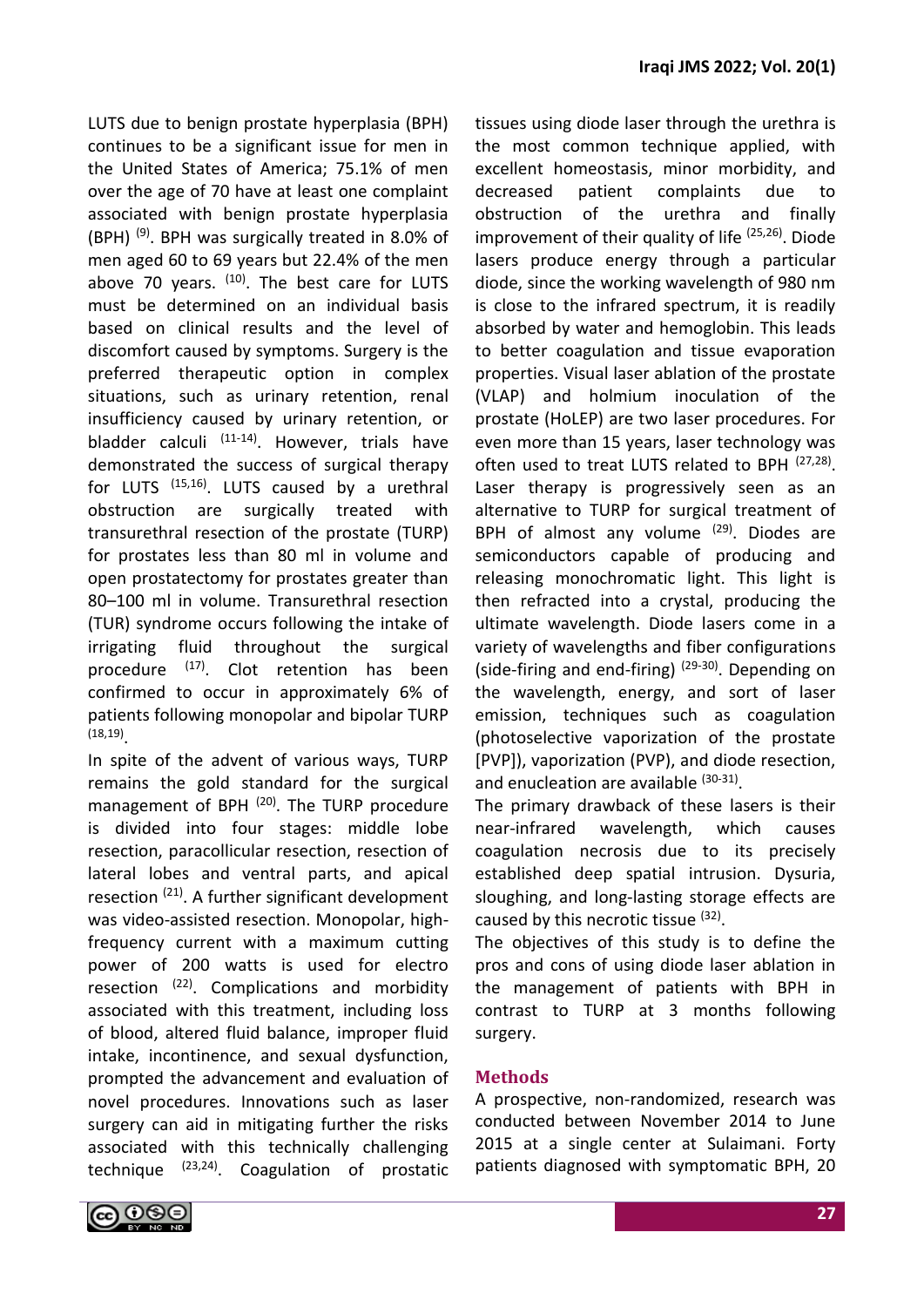of whom underwent monopolar TURP, and 20 underwent transurethral laser ablation of prostate (TULAP), the choice of the surgery type was according to patients' decision depending on their personal opinion and perspective. Patients' age in group A ranged from 50 to 79 years (76 $\pm$ 7), prostate volume 65 to 81 g (71±26.2), International Prostate Symptom Score (IPSS) 11-35 (23±7), quality of Life (QoL) 2.3-5.6 (4.1 $\pm$ 0.1), maximum flow rate (Qmax) 8-14 ml/s (11.8±1.9), while in group B, patients' age range was 60-90 years (81±13), prostate volume 83 to 150 g (118.3±47.3), IPSS 12-35 (21±8), QoL 2.1-5.4 (3.9±1.1), Qmax 7-14 ml/s (11.5±2.06). In each case, pharmacological therapy was attempted but resulted in a marginal or non-responsive reaction. Patients were assessed using physical examination, including the digital rectal examination (DRE), IPSS, prostate-specific antigen (PSA), uroflowmetry, and transrectal ultrasonography (TRUS). Outcomes at 3 months following surgery, including IPSS, Qmax, PSA together with complications were compared between the two groups.

# **Inclusion criteria**

Patients complaining of moderate to severe LUTS, as calculated by the IPSS (score  $\geq$  8), and a Qmax of less than 15 ml/s during flowmetry, with and without substantial post-void residual volume (PVR) as determined by ultrasound. Urine analysis, and blood testing including serum PSA, complete blood count (CBC), prothrombin time (PT), partial thromboplastin time (PTT), international normalized ratio (INR), blood group, renal function tests, and blood glucose level, were also performed for all patients.

# **Exclusion criteria**

An active urinary tract infection at presentation, the presence of a vesical stone, urethral strictures that could preclude the insertion of a rigid 20 F cystoscope, previous TURP or laser treatments, pelvic operation, prostate-specific antigen concentration of more than 10 ng/l or abnormal DRE, medical history of prostate or bladder cancer, evidence of neurogenic bladder dysfunction as confirmed by urodynamic study.

# **Methods**

Before they participated in the present study, all participants were interviewed and fully informed about the procedures and signed a written informed consent.

Both groups of patients who underwent treatment procedures received spinal anesthesia, and the operation was conducted by three surgeons, one of the surgeons who conducted the TURP surgery was also the surgeon performing TULAP, which had been done by him over many years for large number of patients in the same center. Monopolar TURP was conducted using a Storz 25 F resectoscope, and a STORZ ICC 350 generator (Germany) set to 130/50 W (cutting/coagulation mode). Every resection was performed using regular loops and manufacturer glycine-containing irrigating fluid. On the other hand, Prostate ablation was performed on those who experienced TULAP using a diode laser at 980 nm (CERELAS, BIOLITEC, GERMANY) using a 600 nm side-firing and end-firing fiber endowed inside a 1 mm diameter spot, with a 150 W of maximum output power. Irrigation with saline solution or glycine solution (in case of unavailability of the 3000 mL normal saline solution irrigation bags) was performed using a 22 F cystoscope. Ablation was initiated clockwise at the bladder neck by moving the resectoscope farther out and concurrently revolving the laser fiber at a power setting of 140 to 150 W. As with TURP, all prostatic tissue obstructing the prostate was extracted before a fine surgical cavity was created. Regardless of the presence of clear urine or mild hematuria in all circumstances, a 24 F three-way catheter was mounted. A urethral catheter was inserted following the procedure and removed the following day in all cases of TULAP, while 3 to 5 days were needed in cases of TURP, depending on the degree of hematuria. Three months after the operation, postoperative Qmax, PVR, and IPSS with QoL scores were collected and compared between the two groups. The time of the operation and

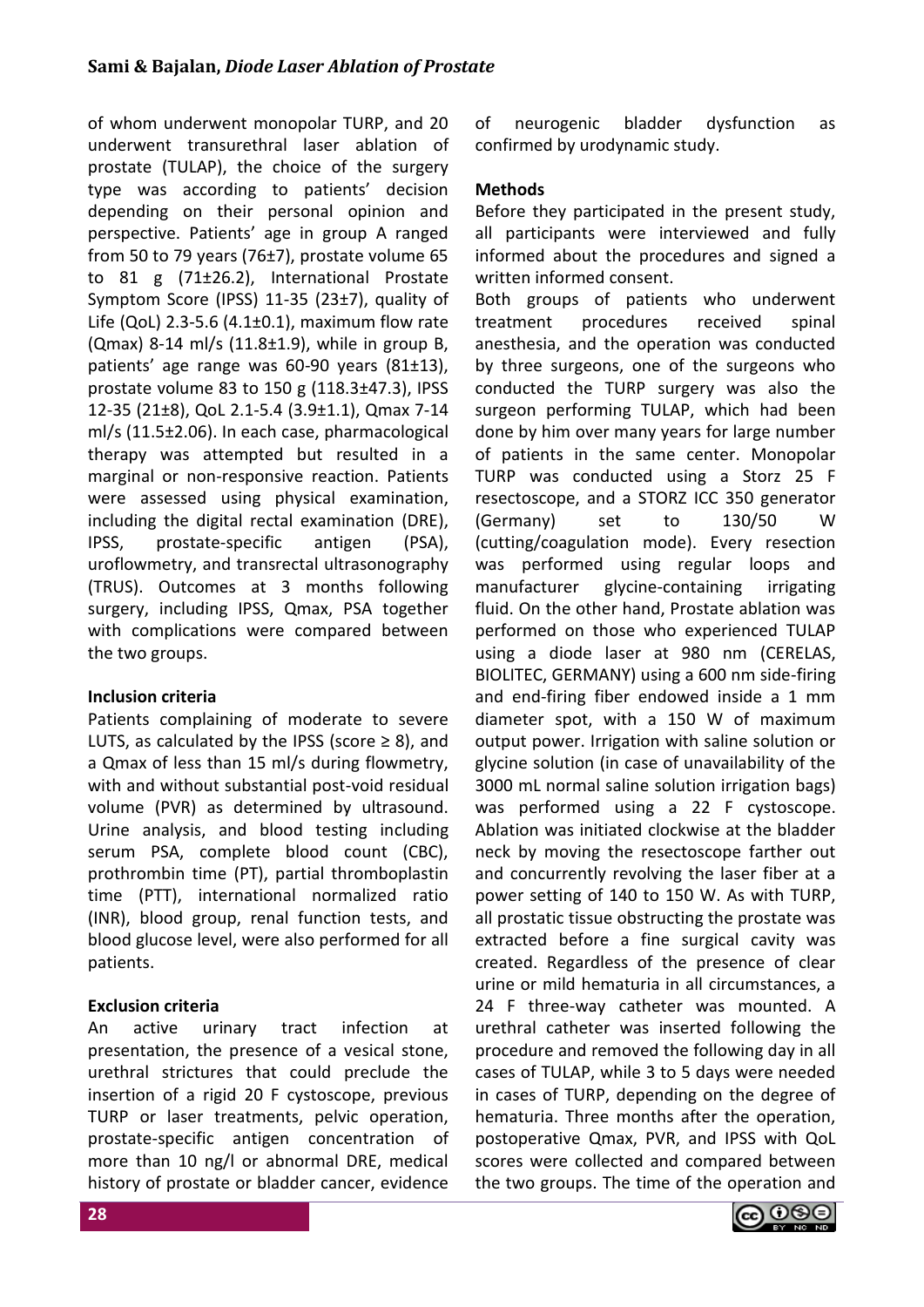catheterization were determined and compared for both groups.

Fisher's exact test and non-paired student t tests were used by IBM statistical package for social sciences (SPSS) statistics for windows, version 23, with a p value <0.05 considered as significant.

## **Results**

There were a whole number of forty male patients, with a mean age for those treated with TURP as (76±7 years). About two-thirds of TURP patients were self-employed, and their mean weight was (73±8.9 Kg). The Mean age of patients treated with TULAP was (81±13 years). About two-thirds of TULAP patients were retired, and their mean weight was (85.3±10.8 Kg) as shown in table (1).

| Variable          | <b>Group A (TURP)</b> | <b>Group B (TULAP)</b> |  |
|-------------------|-----------------------|------------------------|--|
| Age (year)        | 76±7                  | $81 + 13$              |  |
| Weight (kg)       | 73±8.9                | $85.3 \pm 10.8$        |  |
| Prostate size (g) | 71±26.2               | $118.3 \pm 47.3$       |  |
| <b>DM</b>         | 4                     | 3                      |  |
| <b>IPSS</b>       | 23±7                  | $21 \pm 8$             |  |
| QoL               | $4.1 \pm 0.1$         | $3.9 + 1.1$            |  |
| $Qmax$ (ml/s)     | $11.8 \pm 1.9$        | $11.5 \pm 2.06$        |  |
| PSA (ng/ml)       | $4.9 \pm 2.5$         | $3.2 \pm 1.2$          |  |

## **Table 1. Baseline criteria of BPH patients treated with TURP and TULAP**

DM: Diabetes mellitus, IPSS: International Prostate Symptom Score, QoL: Quality of Life, Qmax: Maximum flow rate, PSA: Prostate-specific antigen

The weight of BPH patients treated with TULAP was significantly higher than those treated with TURP (p<0.001). The prostate size was significantly larger in patients who underwent the TULAP procedure (p<0.001). The Qmax was significantly improved in BPH patients receiving TULAP (p<0.001). Those patients of BPH operated with the TULAP procedure had a significantly shorter hospital stay (p<0.001). Catheter time was greatly decreased in patients undergoing TULAP (p<0.001). No major variation in technique time was found between both the TURP and TULAP therapies. (p=0.2). Regarding IPSS, QoL scores, and PSA for the two groups; there was no significant difference among those parameters for both groups (p>0.05) as shown in table (2).

There was no difference in postoperative complication between the TURP and TULAP

procedures (p=0.2). 35% of BPH patients managed by TURP did not experience any complications; the common postoperative complications of TURP were urine retention (due to clot retention or due to a small piece of prostatic chips that obstructed the openings of the catheter (15%), dysuria (35%), hematuria (15%), UTI (10%), epididymo-orchitis (5%), and blood transfusion (10%). 45% of BPH patients treated with TULAP had no postoperative complications; the common postoperative complications of TULAP were urine retention (15%), dysuria (40%), re-insertion of the catheter (10%), urge incontinence (10%), retrograde ejaculation (5%), UTI (5%), and epididymo-orchitis (5%). While no patient treated with TULAP had blood transfusion as shown in table (3).

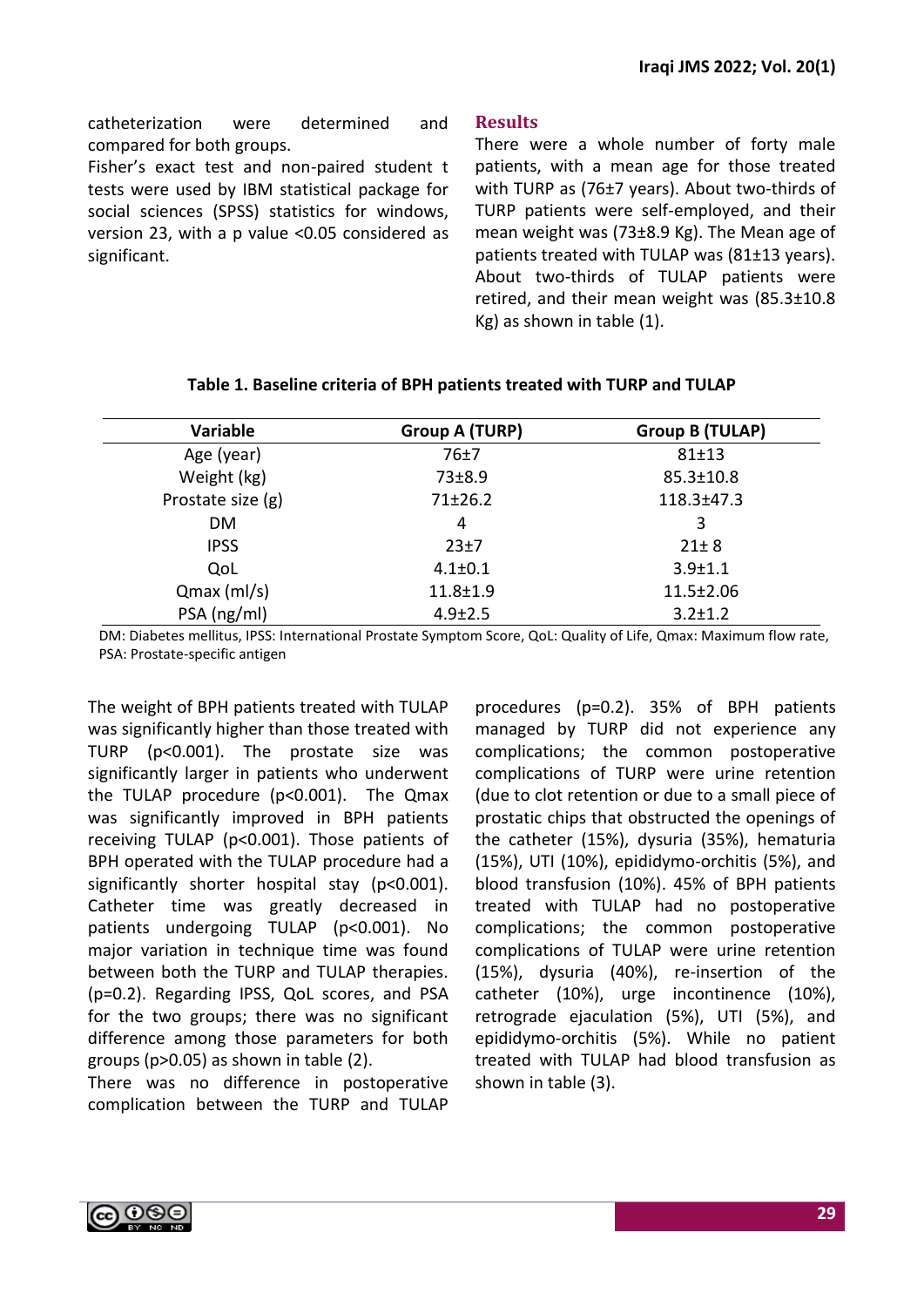|                       | <b>TULAP</b><br><b>TURP</b> |                 |         |  |
|-----------------------|-----------------------------|-----------------|---------|--|
| <b>Variable</b>       | <b>Mean±SD</b>              | <b>Mean±SD</b>  | P value |  |
| Prostate size (gm)    | 23±3.5                      | $15.7 \pm 2.3$  | < 0.001 |  |
| $Qmax$ (ml/s)         | $17.3 \pm 1.19$             | $18.5 \pm 1.81$ | 0.4     |  |
| Hospital stay (day)   | $2.2 \pm 1.1$               | $0.6 \pm 0.5$   | < 0.001 |  |
| Catheter Time (day)   | $4.7 \pm 1.7$               | $1.8 + 0.4$     | < 0.001 |  |
| Procedure time (hour) | $0.9 \pm 0.3$               | $1.07 \pm 0.4$  | 0.2     |  |
| PSA (ng/ml)           | $3.2 \pm 1.92$              | $3.6 \pm 1.01$  | 0.3     |  |

**Table 2. Post-operative (3 months) outcome: prostate size, Qmax, hospital stay, catheter time, procedure time, and PSA between the two groups according to TURP & TULAP techniques**

Qmax: Maximum flow rate, PSA: Prostate-specific antigen

#### **Table 3. Distribution of postoperative complications according to TURP & TULAP techniques**

|                          | <b>TURP</b> |      | <b>TULAP</b> |      |         |
|--------------------------|-------------|------|--------------|------|---------|
| Complication             | No.         | %    | No.          | %    | P value |
| No                       | 7           | 35.0 | 9            | 45.0 |         |
| Urine retention          | 3           | 15.0 | 3            | 15.0 |         |
| Dysuria                  |             | 35.0 | 8            | 40.0 |         |
| Hematuria                | 3           | 15.0 | 0            | 0.0  |         |
| Re-insertion of catheter | 0           | 0.0  | 2            | 10.0 |         |
| Retrograde ejaculation   | 0           | 0.0  | 1            | 5.0  | 0.2     |
| Urge incontinence        | 0           | 0.0  | 2            | 10.0 |         |
| UTI                      | 2           | 10.0 | 1            | 5.0  |         |
| Epididymo-orchitis       |             | 5.0  | 1            | 5.0  |         |
| TUR syndrome             | Ω           | 0.0  | 0            | 0.0  |         |
| <b>Blood transfusion</b> |             | 10.0 |              | 0.0  |         |

UTI: Urinary tract infection, TUR syndrome: Transurethral resection syndrome

## **Discussion**

Laser surgical therapy of patients complaining of BPH and LUTS achieves comparable results and clinical outcomes similar to TURP (33-37). However, the concept that TURP could be substituted in favor of laser surgery as the gold standard is not generally recognized owing to a paucity of large-scale trials (32). In recent episodes, mortality following TURP has decreased significantly in the last few decades to 0.25% <sup>(38)</sup>. This may be primarily due to improvements in anesthesia and advancements in the technology of TURP<sup>(3)</sup>. Compared with monopolar TURP, thulium, holmium and diode lasers were associated with better efficacy and fewer complications (39).

Up to 30-40% of patients experience early urge incontinence; nevertheless, late iatrogenic stress incontinence is uncommon (<0.5%). Notwithstanding an aging population (55% of patients are over the age of 70), TURP has low related morbidity (1%) and a mortality rate of (0-0.25%). Bladder neck contractures (0.3- 9.2%) and urethral strictures (2.2-9.8%) are the most common late complications. In this study, there was no blood transfusion needed, no TUR syndrome, we have 15% urine retention which is due to clot retention, 10% LUTS, which may be related to catheter blockage, theater infection control, no cases reported as early urethral stricture or bladder neck contracture, may be due to short-duration study.

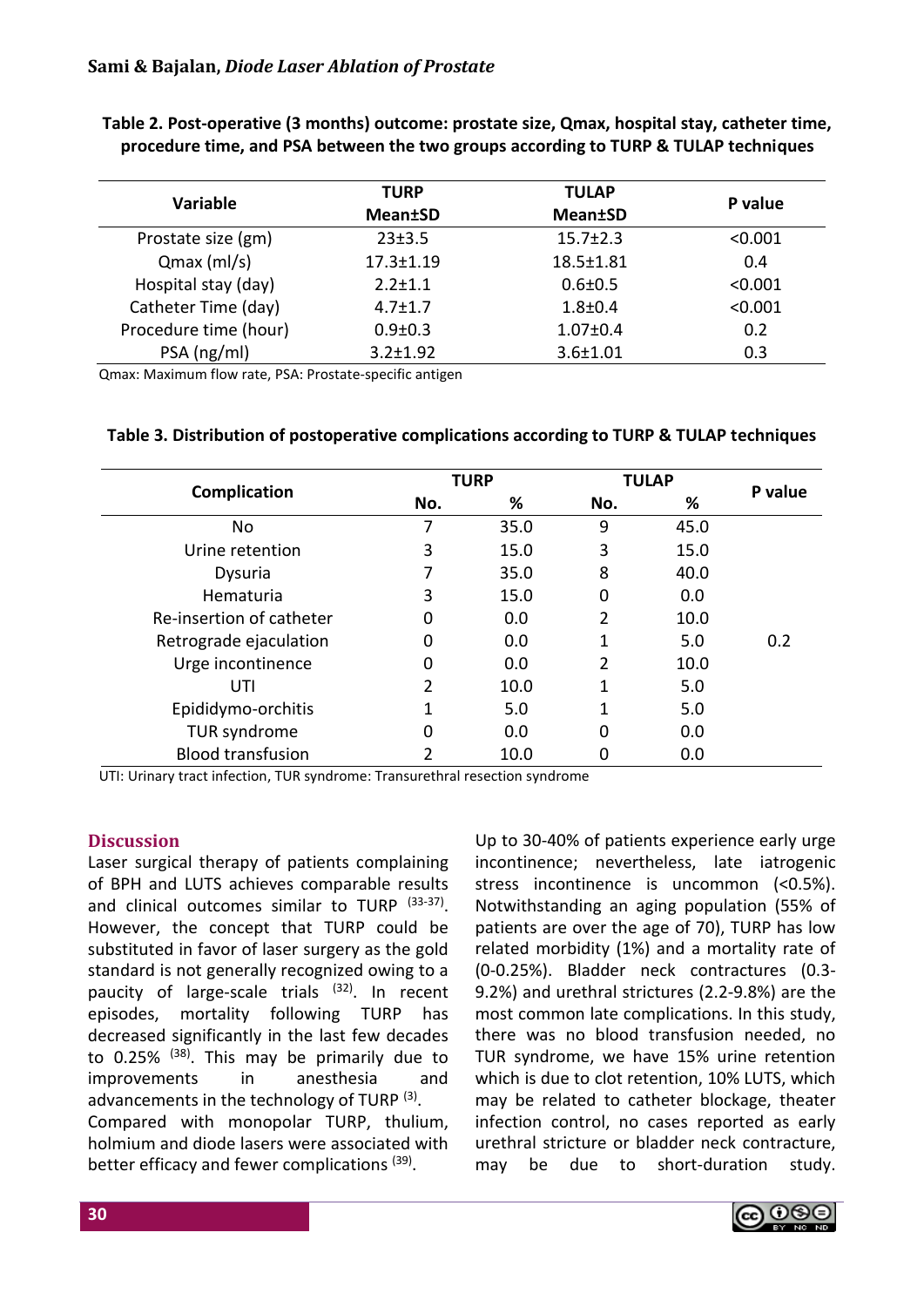Additionally, we discovered that laser surgery for the treatment of BPH had a low risk of intraoperative and postoperative complications. Patients who received diode laser therapy did not need withdrawal of anticoagulants or blood transfusions. Additionally, 15% of patients had urine retention, which was due to irritative symptoms, re-catheterization rate was 10%, while in other trials, patients in the diode laser category had a re-catheterization rate of about 17%, this may be attributed to the limited sample size <sup>(40-41)</sup>.

According to Rieken et al.,  $(34)$  9.6% of patients who received diode laser therapy needed reoperation for bladder neck closure, opposed to 3.6% of all those who received TURP, whereas there were no such problems in this research. Likewise, although a urethral stricture formed in 5.5% of those receiving diode laser surgery against 0% among those undertaking TURP<sup> (42-43)</sup>, there has been no urethral stricture in this analysis throughout follow-up with either TURP or TULAP, although this may be due to the short duration of followup in this study.

In the present study, for those treated with TURP, there was a significant decrease in postvoiding residual volume postoperatively (p<0.001), which can be explained by the fact that more than 50% total prostate volume is excised during TURP which leads to immediate post-operative improvement in those parameters<sup>(44)</sup>.

Fagerström et al.  $(45)$  in a case study reported that (71%) of catheters were withdrawn during 24 hours, and a further (12%) of catheters were removed within 48 hours in patients treated with TURP. Patients left the hospital with an indwelling catheter if a second attempt to remove the catheter was unfruitful. While in this study, the meantime of catheter removal time in TURP patients is 4.7 days and in TULAP cases is 1.8 days (43 hr) for all cases. Akman et al., (46) reported to have prostate dissection via monopolar transurethral resection (TURP) followed up for 12 months. The mean procedure duration was (58.7 minutes) for monopolar TURP. The incidence of TUR syndrome was 1.4% for monopolar TURP. In the TURP sample, the duration of hospital stay (2.7 days compared with 2.2 days). There were fewer rates of clot retention (0.8% vs 15%) and mean time to catheter removal (2.4 days compared with 4.7 days), which is near to a similar study <sup>(47)</sup>.

Razzaghi et al., <sup>(48)</sup> reported similar figures to our study; in TURP and diode groups, the operation time was 54.9 vs 60.6 minutes ( $P =$ 0.14), Foley catheterization time was 88.9 vs 20.1 hours (P<.0001) and postoperative hospital stay was 59.9 vs 25.8 hours ( $P < .0001$ ) respectively. Other similar studies done in Iraq and involving laser treatment for BPH showed similar results and any slight differences may be due to difference in type of laser used and the sample size as well as the duration of the follow up  $(49-51)$ .

Most problems, which arose during the perioperative phase (up to just the end of the first month also for a period of 3 months following procedure) were recorded. Of course, the cost difference between TURP and TULAP may affect the choice of surgical treatment option as the laser is more expensive procedure, that may make it unaffordable option for some patients.

There are limitations in the present study like small sample, single center, no randomization, short follow up that precluded the assessment of long-term complications such as urethral stricture, bladder neck contracture, and erectile dysfunction.

In conclusions, the choice to treat BPH using TURP or Laser can be influenced by patient's factors such as age, co-morbidities, and concurrent anticoagulation. Laser ablation of the hypertrophied prostate has been shown to be a reasonable and reliable surgical procedure for relieving symptoms associated with symptomatic urinary outlet obstruction with comparable results to TURP. However, long term follow up studies are recommended to follow up the TULAP patients to assess long term complications and acceptance by urologists and patients.

## **Acknowledgement**

No acknowledgement to declare.

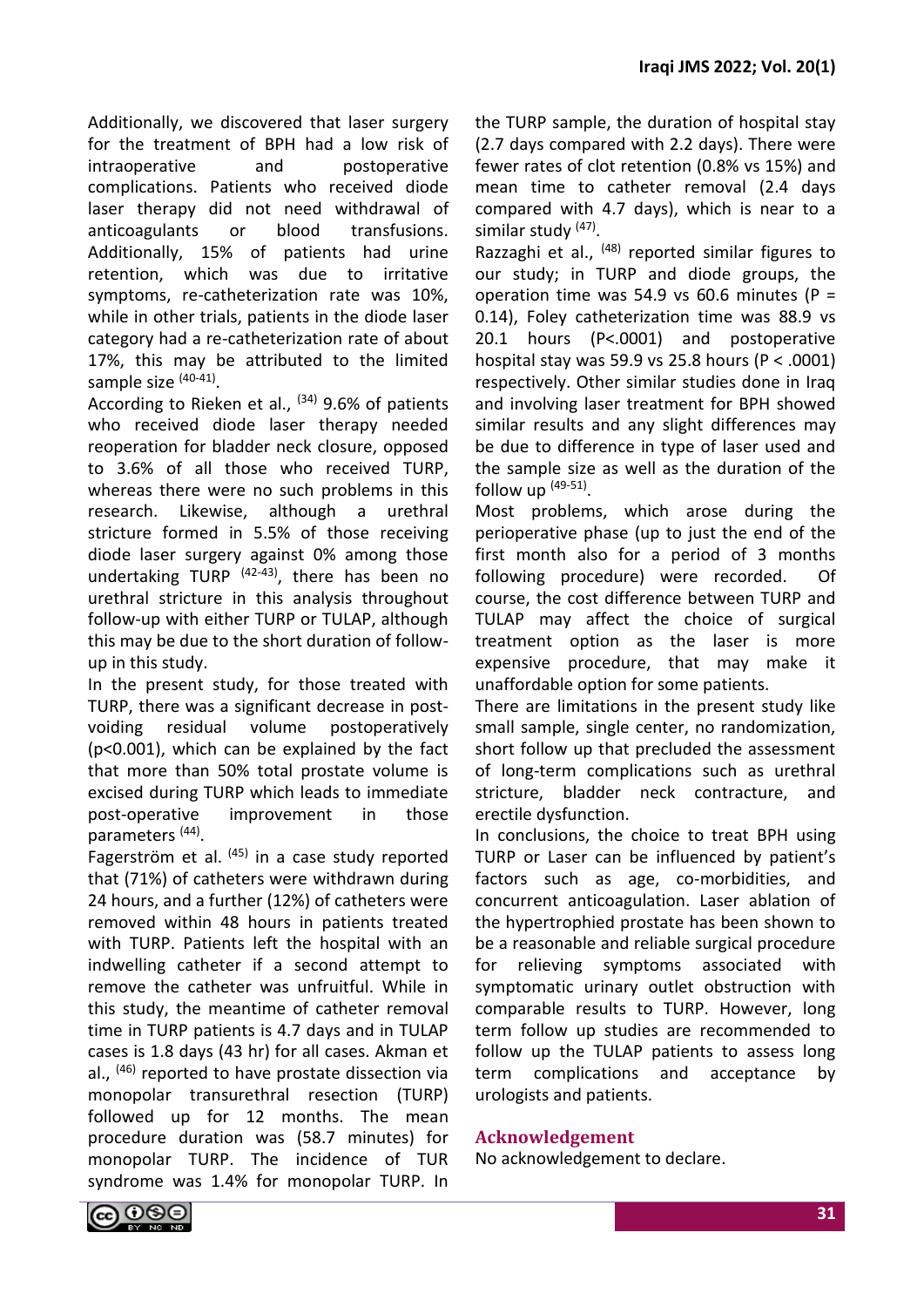## **Author contribution**

Both authors have contributed to the scientific work and investigations, writing and editing of all data included in this study.

## **Conflict of interest**

The authors declared that they have no conflict of interest.

# **Funding**

The authors received no funding from any source.

## **References**

- **1.** Tanagho EA, McAninch JW. Anatomy of the prostate and distribution of early prostate cancer. Smith's general urology. 17<sup>th</sup> ed. McGrawHill Professional; 2008. p. 14.
- **2.** Chapple CR. Lower urinary tract symptoms suggestive of benign prostatic obstruction--Triumph: design and implementation. Eur Urol. 2001;39 Suppl 3: 31-6. doi: 10.1159/000052565.
- **3.** Madersbacher S, Lackner J, Brössner C, et al. Reoperation, myocardial infarction and mortality after transurethral and open prostatectomy: a nation-wide, long-term analysis of 23,123 cases. Eur Urol. 2005; 47(4): 499-504. doi: 10.1016/j.eururo.2004.12.010.
- **4.** Hartung R, May F. Die transurethrale Elektroresektion der Prostata. Akt Urol. 2002; 33: 469-82. doi: 10.1055/s-2002-35023.
- **5.** Starkman JS, Santucci S, -Hoffmann R. Transurethrale Resektion (TURP) und transurethrale Inzision (TUIP) der Prostata. In: Hoffmann R, (ed). Endoskopische Urologie. Heidelberg: Springer; 2005. p. 50-84.
- **6.** Starkman JS, Santucci RA. Comparison of bipolar transurethral resection of the prostate with standard transurethral prostatectomy: shorter stay, earlier catheter removal and fewer complications. BJU Int. 2005; 95(1): 69-71. doi: 10.1111/j.1464- 410X.2005.05253.x.
- **7.** Wendt-Nordahl G, Häcker A, Reich O, et al. The Vista system: a new bipolar resection device for endourological procedures: comparison with conventional resectoscope. Eur Urol. 2004; 46(5): 586-90. doi: 10.1016/j.eururo.2004.07.018.
- **8.** DuBeau CE, Kuchel GA, Johnson T 2nd, et al. Incontinence in the frail elderly: report from the 4<sup>th</sup> International Consultation on Incontinence. Neurourol Urodyn. 2010; 29(1): 165-78. doi: 10.1002/nau.20842.
- **9.** Platz EA, Smit E, Curhan GC, et al. Prevalence of and racial/ethnic variation in lower urinary tract symptoms and noncancer prostate surgery in U.S. men. Urology. 2002; 59(6): 877-83. doi: 10.1016/s0090-4295(01)01673-9.
- **10.**AUA Practice Guidelines Committee. AUA guideline on management of benign prostatic hyperplasia (2003). Chapter 1: Diagnosis and treatment recommendations. J Urol. 2003; 170(2 Pt 1): 530-47. doi: 10.1097/01.ju.0000078083.38675.79.
- **11.**Hoffman RM, MacDonald R, Slaton JW, et al. Laser prostatectomy versus transurethral resection for treating benign prostatic obstruction: a systematic review. J Urol. 2003 Jan;169(1):210-5. doi: 10.1097/01.ju.0000039605.47283.71.
- **12.**Gravas S, Bachmann A, Reich O, et al. Critical review of lasers in benign prostatic hyperplasia (BPH). BJU Int. 2011 Apr;107(7):1030-43. doi: 10.1111/j.1464- 410X.2010.09954.x.
- **13.** Rieken M, Ebinger Mundorff N, Bonkat G, et al. Complications of laser prostatectomy: a review of recent data. World J Urol. 2010; 28(1): 53-62. doi: 10.1007/s00345-009-0504-z.
- **14.** Reich O, Bachmann A, Siebels M, et al. High power (80 W) potassium-titanyl-phosphate laser vaporization of the prostate in 66 high risk patients. J Urol. 2005; 173(1): 158-60. doi: 10.1097/01.ju.0000146631.14200.d4.
- **15.** Elzayat EA, Habib EI, Elhilali MM. Holmium laser enucleation of the prostate: a size-independent new "gold standard". Urology. 2005; 66(5 Suppl): 108-13. doi: 10.1016/j.urology.2005.06.006.
- **16.** Shao IH, Hou CP, Chen SM, et al. The safety and efficacy of aspirin intake in photoselective vaporization laser treatment of benign prostate hyperplasia. Clin Interv Aging. 2013; 8: 265-9. doi: 10.2147/CIA.S41270.
- **17.**Oelke M, Bachmann A, Descazeaud A, et al. EAU guidelines on the treatment and follow-up of nonneurogenic male lower urinary tract symptoms including benign prostatic obstruction. Eur Urol. 2013; 64(1): 118-40. doi: 10.1016/j.eururo.2013.03.004.
- **18.** Mamoulakis C, Ubbink DT, de la Rosette JJ. Bipolar versus monopolar transurethral resection of the prostate: a systematic review and meta-analysis of randomized controlled trials. Eur Urol. 2009 Nov; 56(5): 798-809. doi: 10.1016/j.eururo.2009.06.037.
- **19.** Reich O, Gratzke C, Bachmann A, et al. Morbidity, mortality and early outcome of transurethral resection of the prostate: a prospective multicenter evaluation of 10,654 patients. J Urol. 2008; 180(1): 246-9. doi: 10.1016/j.juro.2008.03.058.
- **20.** Elmansy H, Baazeem A, Kotb A, et al. Holmium laser enucleation versus photoselective vaporization for prostatic adenoma greater than 60 ml: preliminary results of a prospective, randomized clinical trial. J Urol. 2012; 188(1): 216-21. doi: 10.1016/j.juro.2012.02.2576.
- **21.** Madersbacher S, Alivizatos G, Nordling J, et al. EAU 2004 guidelines on assessment, therapy and followup of men with lower urinary tract symptoms suggestive of benign prostatic obstruction (BPH guidelines). Eur Urol. 2004; 46(5): 547-54. doi: 10.1016/j.eururo.2004.07.016.

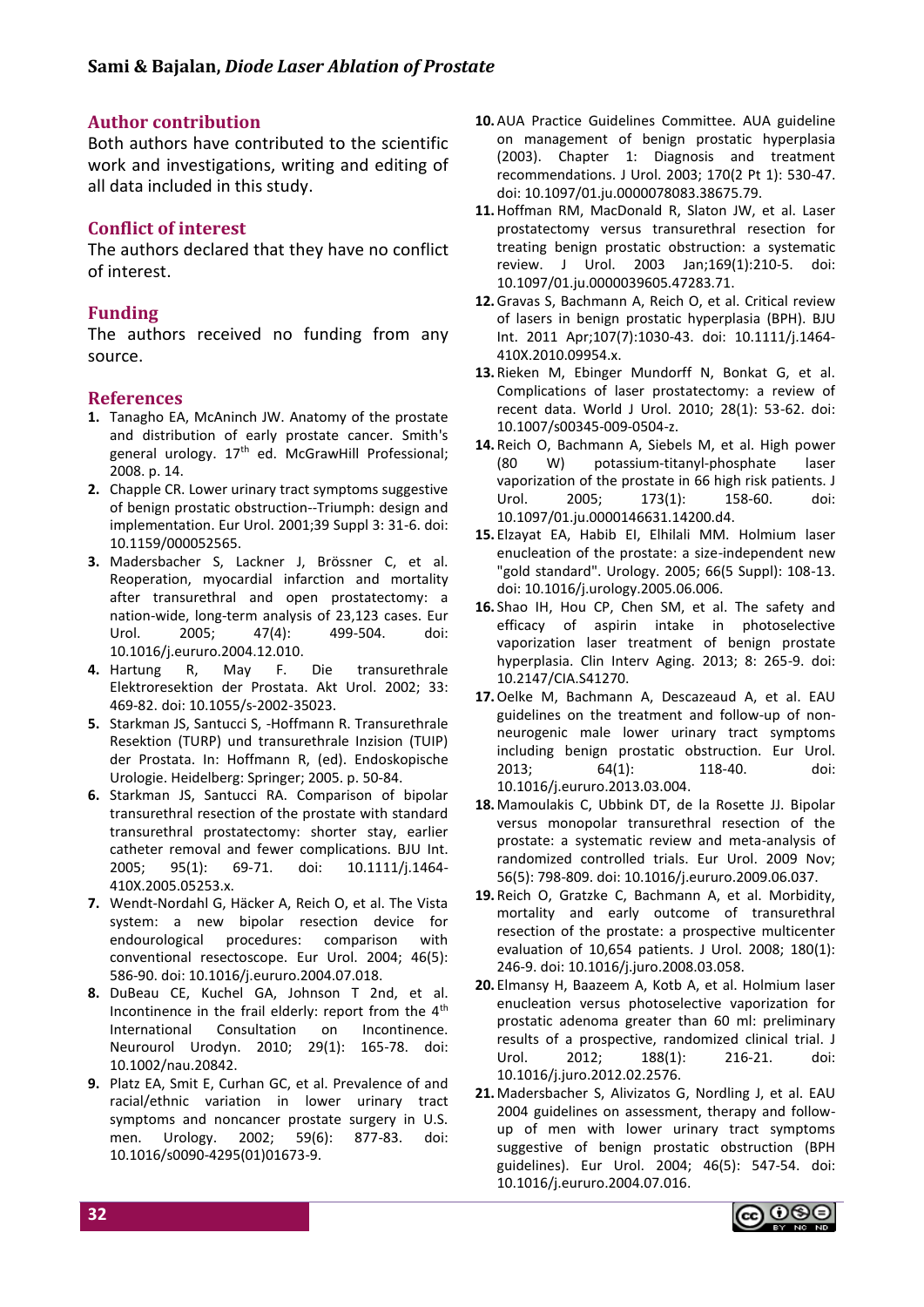- **22.** Rassweiler J, Teber D, Kuntz R, Hofmann R. Complications of transurethral resection of the prostate (TURP)--incidence, management, and prevention. Eur Urol. 2006; 50(5): 969-79; discussion 980. doi: 10.1016/j.eururo.2005.12.042.
- **23.** Erol A, Cam K, Tekin A, et al. High power diode laser vaporization of the prostate: preliminary results for benign prostatic hyperplasia. J Urol. 2009; 182(3): 1078-82. doi: 10.1016/j.juro.2009.05.043.
- **24.** Teichmann HO, Herrmann TR, Bach T. Technical aspects of lasers in urology. World J Urol. 2007; 25(3): 221-5. doi: 10.1007/s00345-007-0184-5.
- **25.** Laguna MP, Alivizatos G, De La Rosette JJ. Interstitial laser coagulation treatment of benign prostatic hyperplasia: is it to be recommended? J Endourol. 2003; 17(8): 595-600. doi: 10.1089/089277903322518590.
- **26.** Muschter R. Free-beam and contact laser coagulation. J Endourol. 2003; 17(8): 579-85. doi: 10.1089/089277903322518572.
- **27.**Daehlin L, Frugård J. Interstitial laser coagulation in the management of lower urinary tract symptoms suggestive of bladder outlet obstruction from benign prostatic hyperplasia: long-term follow-up. BJU Int. 2007; 100(1): 89-93. doi: 10.1111/j.1464- 410X.2007.06863.x.
- **28.**Hai MA, Malek RS. Photoselective vaporization of the prostate: initial experience with a new 80 W KTP laser for the treatment of benign prostatic hyperplasia. J Endourol. 2003; 17(2): 93-6. doi: 10.1089/08927790360587414.
- **29.**Woo H, Reich O, Bachmann A, et al. Outcome of GreenLight HPS 120-W laser therapy in specific patient populations: Those in retention, on anticoagulants, and with large prostates ( $\geq 80$  ml). Euro Urol Suppl. 2008; 7(4): 378-83. doi: 10.1016/J.EURSUP.2008.01.016.
- **30.** Seitz M, Sroka R, Gratzke C, Schlenker B, et al. The diode laser: a novel side-firing approach for laser vaporisation of the human prostate--immediate efficacy and 1-year follow-up. Eur Urol. 2007; 52(6): 1717-22. doi: 10.1016/j.eururo.2007.06.028.
- **31.** Costello AJ, Johnson DE, Bolton DM. Nd:YAG laser ablation of the prostate as a treatment for benign prostatic hypertrophy. Lasers Surg Med. 1992; 12(2): 121-4. doi: 10.1002/lsm.1900120202.
- **32.** Kuntz RM, Lehrich K, Ahyai SA. Holmium laser enucleation of the prostate versus open prostatectomy for prostates greater than 100 grams: 5-year follow-up results of a randomised clinical trial. Eur Urol. 2008; 53(1): 160-6. doi: 10.1016/j.eururo.2007.08.036.
- **33.** Lee WC, Lin YH, Hou et al. Prostatectomy using different lasers for the treatment of benign prostate hyperplasia in aging males. Clin Interv Aging. 2013; 8: 1483-8. doi: 10.2147/CIA.S52697.
- **34.** Rieken M, Bachmann A. Laser treatment of benign prostate enlargement--which laser for which prostate? Nat Rev Urol. 2014; 11(3): 142-52. doi: 10.1038/nrurol.2014.23.
- **35.** Kim KS, Lee SH, Cho HJ, et al. Comparison of bipolar plasma vaporization versus standard holmium laser enucleation of the prostate: surgical procedures and clinical outcomes for small prostate volumes. J Clin Med. 2019; 8(7): 1007. doi: 10.3390/jcm8071007.
- **36.**Deng Z, Sun M, Zhu Y, et al. Thulium laser VapoResection of the prostate versus traditional transurethral resection of the prostate or transurethral plasmakinetic resection of prostate for benign prostatic obstruction: a systematic review and meta-analysis. World J Urol. 2018; 36(9): 1355-64. doi: 10.1007/s00345-018-2287-6.
- **37.** Lan Y, Wu W, Liu L, et al. Thulium (Tm:YAG) laser vaporesection of prostate and bipolar transurethral resection of prostate in patients with benign prostate hyperplasia: a systematic review and meta-analysis. Lasers Med Sci. 2018; 33(7): 1411-21. doi: 10.1007/s10103-018-2539-0.
- **38.**Gu C, Zhou N, Gurung P, et al. Lasers versus bipolar technology in the transurethral treatment of benign prostatic enlargement: a systematic review and meta-analysis of comparative studies. World J Urol. 2020; 38(4): 907-18. doi: 10.1007/s00345-019-02852- 1.
- **39.** Smith C, Craig P, Taleb S, et al. Comparison of traditional and emerging surgical therapies for lower urinary tract symptoms in men: A review. Cardiovasc Intervent Radiol. 2017; 40(8): 1176-1184. doi: 10.1007/s00270-017-1575-7.
- **40.** Sun F, Sun X, Shi Q, et al. Transurethral procedures in the treatment of benign prostatic hyperplasia: A systematic review and meta-analysis of effectiveness and complications. Medicine (Baltimore). 2018; 97(51): e13360. doi: 10.1097/MD.0000000000013360.
- **41.** Kiba K, Akashi Y, Yoshikawa M, et al. Comparison of the safety and efficacy of photoselective vaporization of the prostate (PVP) and transurethral enucleation with a bipolar system (TUEB): A single-center retrospective study. Res Rep Urol. 2020; 12: 569-75. doi: 10.2147/RRU.S280113.
- **42.** Pearce SM, Pariser JJ, Malik RD, et al. Outcomes following Thulium vapoenucleation of large prostates. Int Braz J Urol. 2016; 42(4): 757-65. doi: 10.1590/S1677-5538.IBJU.2015.0424.
- **43.** Liao N, Yu J. A study comparing plasmakinetic enucleation with bipolar plasmakinetic resection of the prostate for benign prostatic hyperplasia. J Endourol. 2012; 26(7): 884-8. doi: 10.1089/end.2011.0358.
- **44.** Bach T, Muschter R, Sroka R, et al. Laser treatment of benign prostatic obstruction: basics and physical differences. Eur Urol. 2012; 61(2): 317-25. doi: 10.1016/j.eururo.2011.10.009.
- **45.** Fagerström T, Nyman CR, Hahn RG. Bipolar transurethral resection of the prostate causes less bleeding than the monopolar technique: a singlecentre randomized trial of 202 patients. BJU Int. 2010; 105(11): 1560-4. doi: 10.1111/j.1464- 410X.2009.09052.x.